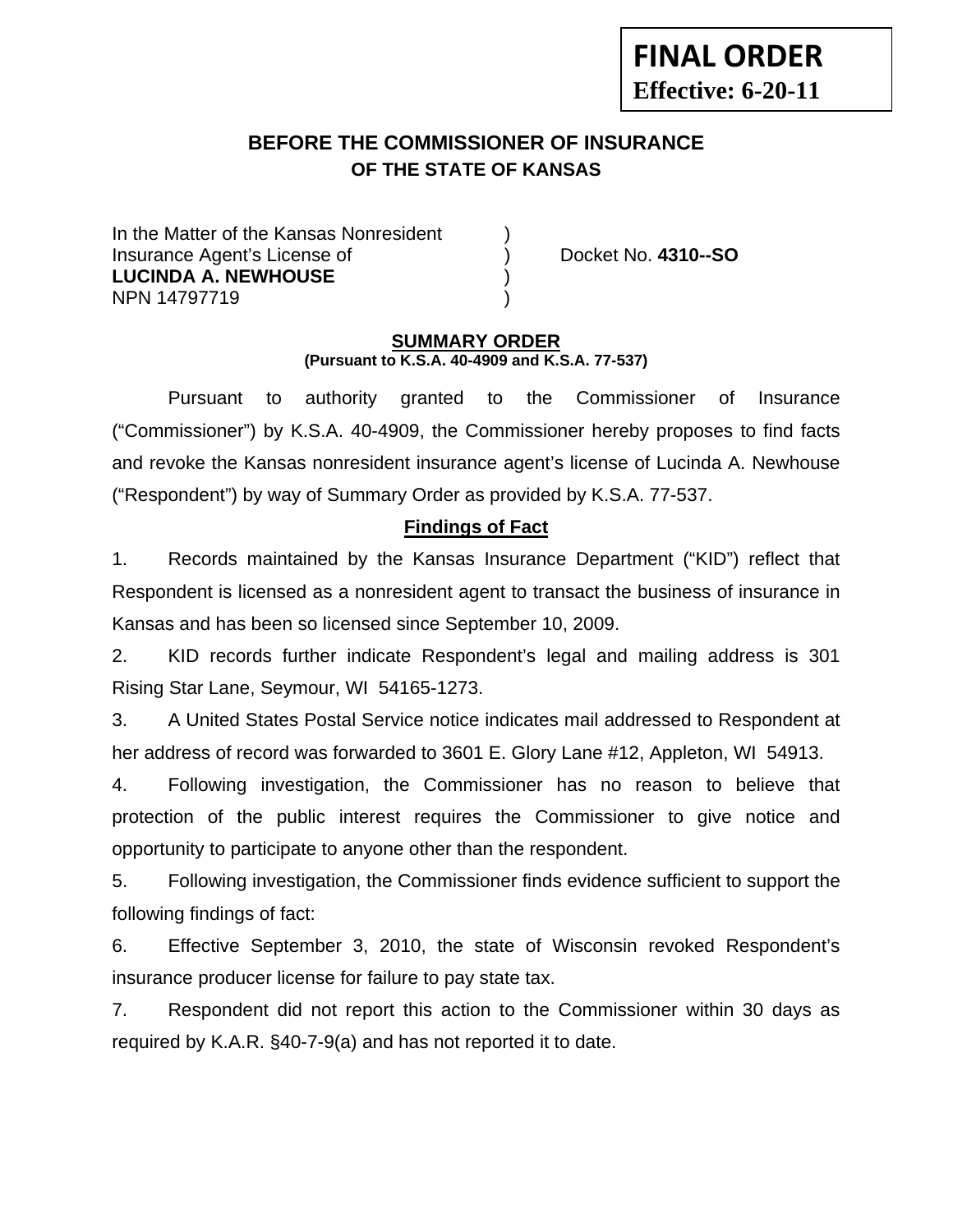8. By letter of April 21, 2011, counsel for KID wrote to Respondent at her mailing address of record and invited Respondent to reply within 15 business days if she disputed the above.

9. This letter was forwarded as stated in paragraph 3, above.

10. To date, Respondent has not replied, and the letter has not been returned.

# **Applicable Law**

11. K.S.A. 2010 Supp. 40-4909(a) provides, in relevant part:

"The commissioner may deny, suspend, revoke or refuse renewal of any license issued under this act if the commissioner finds that the applicant or license holder has: . . .

 (2) Violated: (A) Any provision of chapter 40 of the Kansas Statutes Annotated, and amendments thereto, or any rule and regulation promulgated thereunder; . . . .

 (9) Had an insurance agent license, or its equivalent, denied, suspended or revoked in any other state, district or territory." K.S.A. 2010 Supp. 40- 4909(a).

12. K.A.R. §40-7-9 requires a licensed agent to report to the Commissioner within 30 days any disciplinary action against the agent's license by the insurance regulatory agency of another jurisdiction or any criminal conviction.

13. In addition, the Commissioner may revoke any license issued under the Insurance Agents Licensing Act if the Commissioner finds that the interests of the insurer or the insurable interests of the public are not properly served under such license. K.S.A. 2010 Supp. 40-4909(b).

14. K.S.A. 2010 Supp. 40-4906(a) provides that a person who is not a resident of Kansas shall receive a nonresident license if the nonresident person is licensed and in good standing in his or her home state unless denied licensure under K.S.A. 40-4909.

#### **Conclusions of Law**

15. The Commissioner has jurisdiction over Respondent as well as the subject matter of this proceeding, and such proceeding is held in the public interest.

16. The Commissioner finds, based on the undisputed facts contained in paragraphs 6 and 7, that Respondent's license may be revoked pursuant to K.S.A. 40-4909(a)(2)(A)

2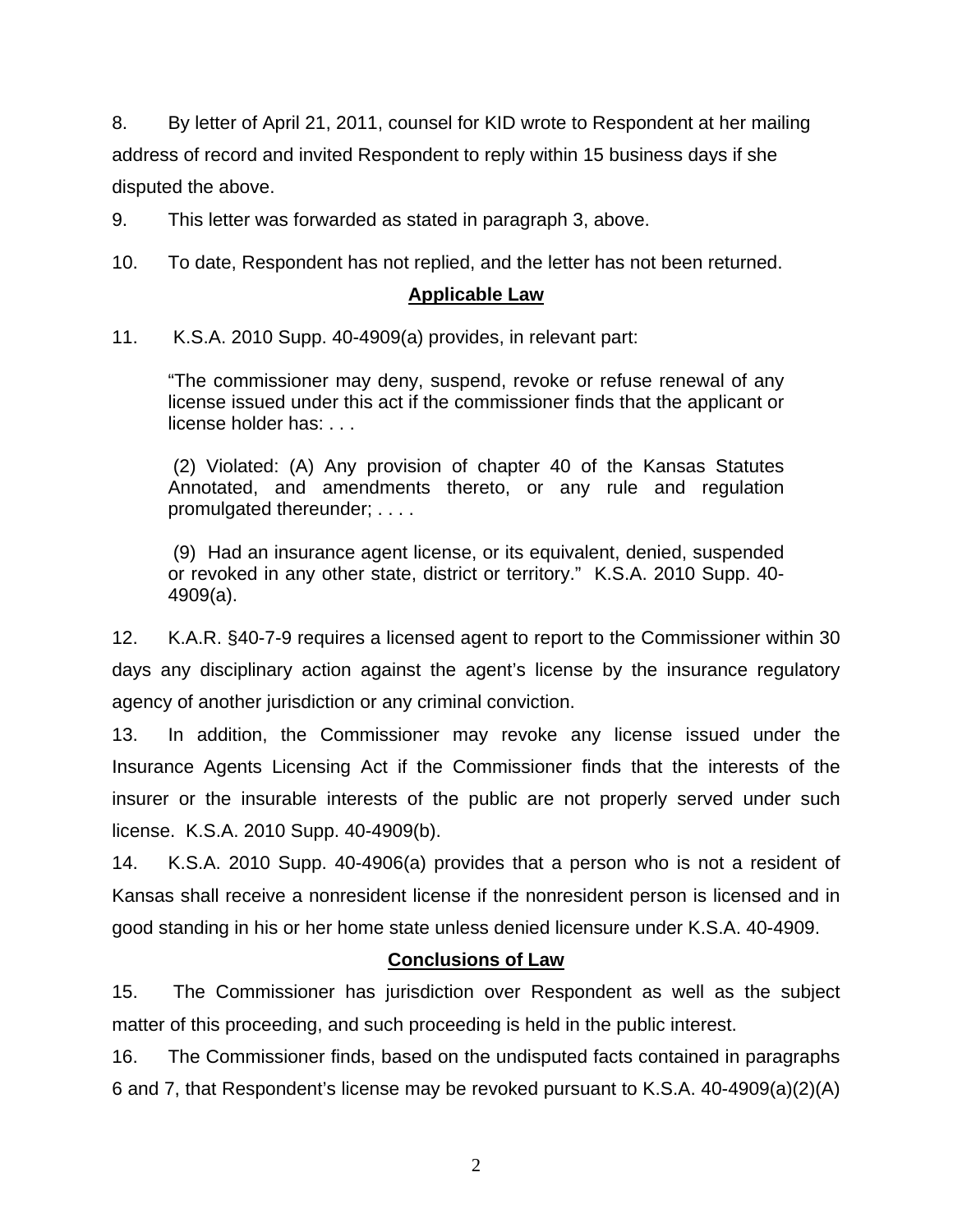because Respondent has violated K.A.R. §40-7-9 by failing to report a disciplinary action against her insurance agent license by another state.

17. The Commissioner finds that Respondent's license may be revoked pursuant to K.S.A. 40-4909(a)(9) because Respondent has had a license revoked or suspended by another state.

18. Based on the foregoing findings, the Commissioner concludes that sufficient grounds exist for the revocation of Respondent's insurance agent's license pursuant to K.S.A. 40-4909(a).

19. The Commissioner further concludes Respondent's license may be revoked pursuant to K.S.A. 40-4909(b) because such license is not properly serving the interests of the insurer and the insurable interests of the public.

20. In addition, the Commissioner concludes that Respondent is no longer qualified to hold a license based on reciprocity because Respondent is no longer licensed in her state of residence.

21. Based on the facts and circumstances set forth herein, it appears that the use of summary proceedings in this matter is appropriate, in accordance with the provisions set forth in K.S.A. 77-537(a), in that the use of summary proceedings does not violate any provision of the law, the protection of the public interest does not require the KID to give notice and opportunity to participate to persons other than Respondent, and after investigation, KID believes in good faith that the allegations will be supported to the applicable standard of proof.

#### **Policy to be Served**

22. Before issuing an insurance agent license, the Commissioner must determine that the applicant is qualified and has not committed any act that would be grounds for denial, suspension, or revocation. K.S.A. 40-4905(b). Further, the Commissioner may revoke any license issued under the Insurance Agents Licensing Act if the Commissioner finds that the interests of the insurer or the insurable interests of the public are not properly served under the license. The following action is appropriate to promote the security and integrity of the insurance business and protect insurance consumers by licensing, or continuing to license, persons or entities to sell, solicit, or

3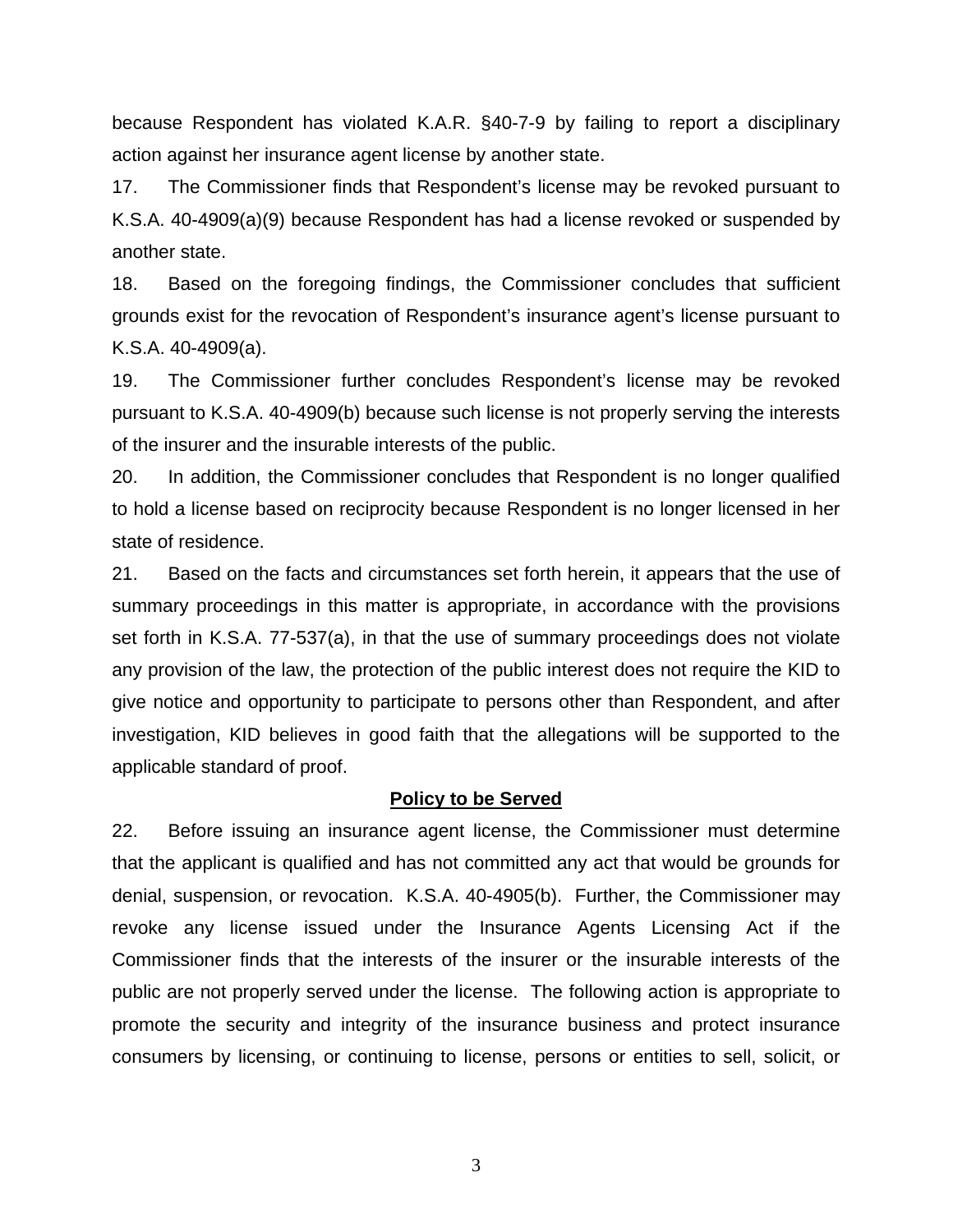negotiate insurance in the State of Kansas only if their conduct indicates they are both qualified and trustworthy.

 **IT IS THEREFORE ORDERED BY THE COMMISSIONER OF INSURANCE THAT** the Kansas nonresident insurance agent's license of **LUCINDA A. NEWHOUSE**  is hereby **REVOKED. It is further ordered,** that **LUCINDA A. NEWHOUSE** shall **CEASE and DESIST** from the sale, solicitation, or negotiation of insurance, doing any act toward the sale, solicitation, or negotiation of insurance, and/or receiving compensation deriving from the sale, solicitation, or negotiation of insurance conducted on and after the effective date of this order.

 **IT IS SO ORDERED THIS \_\_31st\_\_ DAY OF MAY 2011, IN THE CITY OF TOPEKA, COUNTY OF SHAWNEE, STATE OF KANSAS.** 



/s/ Sandy Praeger Sandy Praeger Commissioner of Insurance

/s/ Zachary J.C. Anshutz Zachary J.C. Anshutz General Counsel

# **NOTICE OF RIGHTS TO HEARING AND REVIEW**

**Within fifteen (15) days of the date of service of this Summary Order,** 

**Respondent** may submit a written request for a hearing pursuant to K.S.A. 77-537 and

K.S.A. 77-542. Any request for a hearing should be addressed to the following:

 Zachary J.C. Anshutz, General Counsel Kansas Insurance Department 420 S.W. 9<sup>th</sup> Street Topeka, Kansas 66612